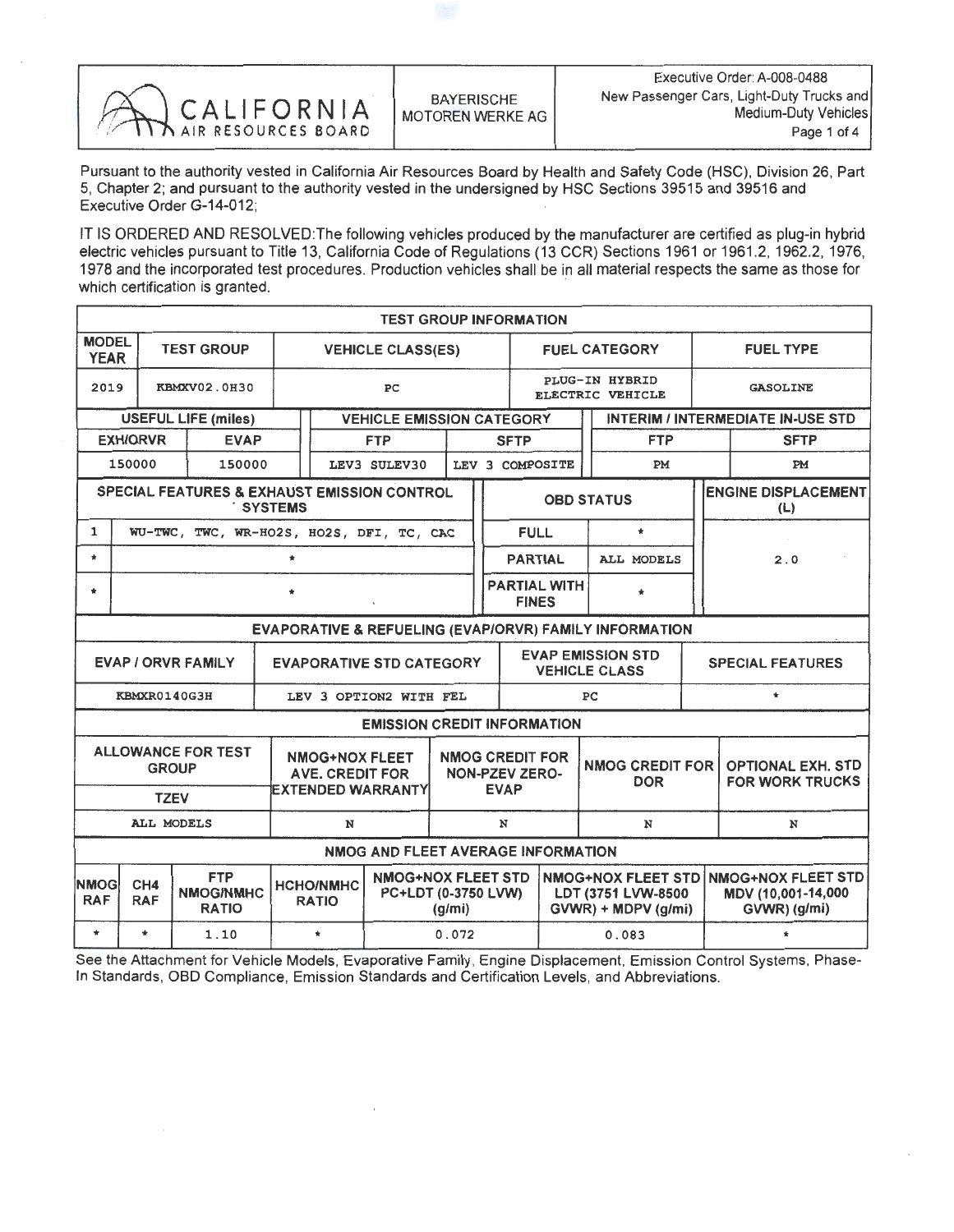MEDITION AND A AIR RESOURCES BOARD MOTOREN WERKE AG Medium-Duty Vehicles

## BE IT FURTHER RESOLVED:

The exhaust and evaporative emission standards and the certification emission levels for the listed vehicles are as listed on the Attachment. Compliance with the 50° Fahrenheit testing requirement may have been met based on the manufacturer's submitted compliance plan in lieu of testing. Any debit in the manufacturer's fleet average compliance<br>requirement for NMOG+NOx or Vehicle Equivalent Credit (13 CCR Sections 1961.2(b)(1), 1961.2(b)(3), or requirement for NMOG+NOx or Vehicle Equivalent Credit (13 CCR Sections 1961.2(b)(1), 1961.2(b)(3), or  $1961.2(c)(3)$ , and the incorporated test procedures, as applicable), or Greenhouse Gas Emissions (13 CCR Section 1961.3, or 17 CCR Section 95663, and the incorporated test procedures, as applicable), for PC, LDT, MDPV or MDV shall be equalized as required.

## BE IT FURTHER RESOLVED:

For the listed vehicle models, the manufacturer has attested to compliance with Title 13, California Code of Regulations, (13 CCR) Sections 1965 [emission control labels], 1968.2 [on-board diagnostic, full or partial compliance], 2035 et seq. [emission control warranty], 2235 [fuel tank fill pipes and openings] (gasoline and alcohol fueled vehicles only), and "High-Altitude Requirements" and "Inspection and Maintenance Emission Standards" (California 2015 and Subsequent Model Criteria Pollutant Exhaust Emission Standards and Test Procedures and 2017 and Subsequent Model Greenhouse Gas Exhaust Emission Standards and Test Procedures for PC, LDT and MDV).

Vehicles certified under this Executive Order shall conform to all applicable California emission regulations.

The Bureau of Automotive Repair will be notified by copy of this Executive Order.

Executed at El Monte, California on this  $2018$ .

Annette Hebert, Chief Emissions Compliance, Automotive Regulations and Science Division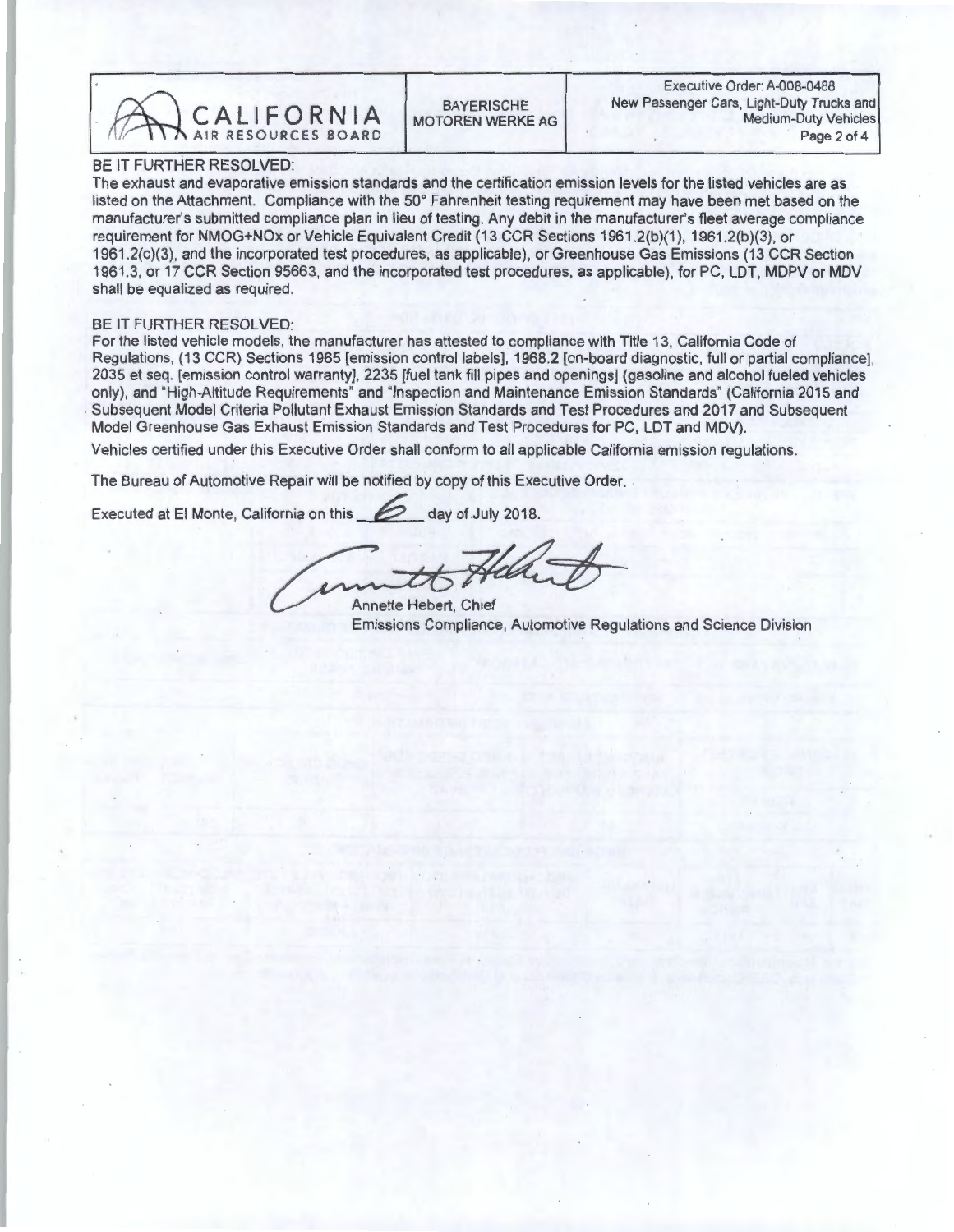| CALIFORNIA <sup>T</sup>          |                                     |                               |                          |                              |                    |                       |                        | <b>BAYERISCHE</b><br><b>MOTOREN WERKE AG</b> |               |                |                                          | Executive Order: A-008-0488<br>New Passenger Cars, Light-Duty Trucks and<br><b>Medium-Duty Vehicles</b><br>Page 3 of 4                                                                                                                                                                                                                                                                                                                                                                          |             |                    |                    |                                             |     |  |
|----------------------------------|-------------------------------------|-------------------------------|--------------------------|------------------------------|--------------------|-----------------------|------------------------|----------------------------------------------|---------------|----------------|------------------------------------------|-------------------------------------------------------------------------------------------------------------------------------------------------------------------------------------------------------------------------------------------------------------------------------------------------------------------------------------------------------------------------------------------------------------------------------------------------------------------------------------------------|-------------|--------------------|--------------------|---------------------------------------------|-----|--|
|                                  |                                     |                               |                          |                              |                    |                       |                        | <b>ATTACHMENT</b>                            |               |                |                                          |                                                                                                                                                                                                                                                                                                                                                                                                                                                                                                 |             |                    |                    |                                             |     |  |
|                                  |                                     |                               |                          |                              |                    |                       |                        |                                              |               |                |                                          | <b>EXHAUST AND EVAPORATIVE EMISSION STANDARDS AND CERTIFICATION LEVELS</b>                                                                                                                                                                                                                                                                                                                                                                                                                      |             |                    |                    |                                             |     |  |
|                                  |                                     |                               |                          |                              |                    |                       |                        |                                              |               |                |                                          | EXHAUST EMISSION STANDARDS AND CERTIFICATION LEVELS (FTP, HWFET, 50°F, 20°F)                                                                                                                                                                                                                                                                                                                                                                                                                    |             |                    |                    |                                             |     |  |
|                                  |                                     |                               | <b>FUEL TYPE</b>         |                              |                    |                       |                        |                                              |               |                |                                          | CH4: methane; NMOG: non-CH4 organic gas; HC: hydrocarbon; NMHC: non-CH4 HC; CO: carbon<br>monoxide; NOx: oxides of nitrogen; HCHO: formaldehyde; PM: particulate matter; RAF: reactivity<br>adjustment factor; 2DHS/3DHS [g HC/test]: 2/3 days diurnal+hot-soak; RL [g HC/mi]: running loss;<br>ORVR [g HC/gallon dispensed]: on-board refueling vapor recovery; g: gram; mg: milligram; mi: mile; K:<br>1000 miles; F: degrees Fahrenheit; FTP: federal test procedure; SFTP: supplemental FTP |             |                    |                    |                                             |     |  |
|                                  |                                     |                               |                          |                              | NMOG+NOx<br>(g/mi) |                       |                        | CO                                           |               |                | <b>NOx</b>                               |                                                                                                                                                                                                                                                                                                                                                                                                                                                                                                 | <b>HCHO</b> |                    |                    | <b>PM</b>                                   |     |  |
|                                  |                                     |                               |                          |                              |                    |                       |                        | (g/mi)<br><b>STD</b>                         |               | <b>CERT</b>    | (g/mi)                                   | <b>CERT</b>                                                                                                                                                                                                                                                                                                                                                                                                                                                                                     | (mg/mi)     | <b>STD</b>         | <b>CERT</b>        | (g/mi)                                      |     |  |
| FTP@50K                          |                                     | $\star$                       |                          | <b>CERT</b><br>$\frac{1}{2}$ |                    | <b>STD</b><br>$\star$ | <b>CERT</b><br>$\star$ | ٠                                            |               | $\frac{1}{2}$  | <b>STD</b><br>$\star$                    | $\frac{1}{N}$                                                                                                                                                                                                                                                                                                                                                                                                                                                                                   |             | $\star$            | $\frac{1}{24}$     | <b>STD</b><br>$\bullet$                     |     |  |
| FTP@UL                           |                                     | <b>GASOLINE-</b><br>TIER3 E10 |                          | 0.019                        |                    | 0.030                 | 0.4                    | 1.0                                          |               | $\star$        | $\star$                                  | $\pmb{\ast}$                                                                                                                                                                                                                                                                                                                                                                                                                                                                                    |             | 4                  | 0.002              | 0.003                                       |     |  |
| 50°F @4K                         |                                     | <b>GASOLINE-</b><br>TIER3 E10 |                          | 0.028                        |                    | 0.060                 | 0.4                    | 1.0                                          |               | $\ast$         | $\pmb{\ast}$                             | $\blacksquare$                                                                                                                                                                                                                                                                                                                                                                                                                                                                                  | 8           |                    |                    |                                             |     |  |
|                                  |                                     |                               |                          |                              |                    |                       |                        |                                              |               |                |                                          | NMOG+NOx (g/mi)                                                                                                                                                                                                                                                                                                                                                                                                                                                                                 |             |                    | CO (g/mi)          |                                             |     |  |
| <b>FUEL TYPE</b>                 |                                     |                               |                          |                              |                    |                       |                        | <b>CERT</b>                                  |               | <b>STD</b>     |                                          | <b>CERT</b>                                                                                                                                                                                                                                                                                                                                                                                                                                                                                     |             | <b>STD</b>         |                    |                                             |     |  |
|                                  | HWFET @ 50K                         |                               |                          |                              |                    | - 全                   |                        |                                              |               | $\bullet$      | $\star$                                  |                                                                                                                                                                                                                                                                                                                                                                                                                                                                                                 |             |                    |                    |                                             |     |  |
| HWFET @ UL<br>GASOLINE-TIER3 E10 |                                     |                               |                          |                              |                    |                       | 0.007                  |                                              |               | 0.030          |                                          |                                                                                                                                                                                                                                                                                                                                                                                                                                                                                                 |             |                    |                    |                                             |     |  |
|                                  | 20°F@50K                            |                               |                          |                              |                    |                       |                        | COLD CO E10 REGULAR GASOLINE (TIER3)         |               |                |                                          |                                                                                                                                                                                                                                                                                                                                                                                                                                                                                                 |             | 0.4                |                    | 10.0                                        |     |  |
|                                  |                                     |                               |                          |                              |                    |                       |                        |                                              |               |                |                                          | SFTP EXHAUST EMISSION STANDARDS AND CERTIFICATION LEVELS                                                                                                                                                                                                                                                                                                                                                                                                                                        |             |                    |                    |                                             |     |  |
|                                  |                                     |                               |                          |                              |                    |                       | <b>US06</b>            |                                              |               |                | <b>SC03</b>                              |                                                                                                                                                                                                                                                                                                                                                                                                                                                                                                 |             |                    | <b>COMPOSITE</b>   |                                             |     |  |
|                                  | <b>FUEL TYPE</b>                    |                               |                          |                              | NMOG+NOx<br>(g/mi) |                       | co<br>(g/mi)           |                                              | PM<br>(mg/mi) |                | NMOG+NOx<br>(g/mi)                       | co<br>(g/mi)                                                                                                                                                                                                                                                                                                                                                                                                                                                                                    |             | NMOG+NOx<br>(g/mi) | CO<br>(g/mi)       | PM<br>(mg/mi)                               |     |  |
| @ 4K                             |                                     |                               | <b>CERT</b>              |                              | $\frac{1}{24}$     |                       | $\star$                |                                              | U.A.          |                | ÷                                        | $\star$                                                                                                                                                                                                                                                                                                                                                                                                                                                                                         |             |                    |                    |                                             |     |  |
|                                  |                                     | <b>STD</b>                    |                          |                              | $\star$<br>$\star$ |                       | $\star$<br>$\bullet$   |                                              |               |                | $\star$<br>$\frac{1}{2}$                 | $\star$<br>$\blacksquare$                                                                                                                                                                                                                                                                                                                                                                                                                                                                       |             |                    |                    | $\ast$                                      |     |  |
|                                  |                                     |                               |                          | GASOLINE-                    |                    | <b>CERT</b>           |                        |                                              |               | $\overline{2}$ |                                          |                                                                                                                                                                                                                                                                                                                                                                                                                                                                                                 | $\bullet$   |                    | 0.014              |                                             | 0.8 |  |
| @ UL                             | TIER3 E10                           |                               | <b>STD</b><br><b>BIN</b> |                              | ŵ.                 |                       | $\frac{1}{24}$         |                                              | 6             |                |                                          |                                                                                                                                                                                                                                                                                                                                                                                                                                                                                                 | ÷<br>0.090  |                    | 4.2                | ٠                                           |     |  |
|                                  |                                     |                               |                          |                              |                    |                       |                        |                                              |               |                |                                          | WHOLE VEHICLE EVAPORATIVE EMISSION STANDARDS AND CERTIFICATION LEVELS                                                                                                                                                                                                                                                                                                                                                                                                                           |             | 0.050              |                    |                                             |     |  |
|                                  |                                     |                               |                          |                              |                    |                       |                        |                                              |               |                | <b>WHOLE VEHICLE EVAPORATIVE TESTING</b> |                                                                                                                                                                                                                                                                                                                                                                                                                                                                                                 |             |                    |                    |                                             |     |  |
|                                  | <b>EVAPORATIVE</b><br><b>FAMILY</b> |                               | <b>FUEL TYPE</b>         |                              |                    | 3DHS (g/test) @ UL    |                        |                                              |               |                |                                          | 2DHS (g/test) @ UL                                                                                                                                                                                                                                                                                                                                                                                                                                                                              |             |                    | RL (g/mi) @ UL     |                                             |     |  |
|                                  |                                     |                               |                          |                              | <b>CERT</b>        |                       | <b>STD</b>             | <b>FEL</b>                                   | <b>CERT</b>   | <b>STD</b>     |                                          | <b>FEL</b>                                                                                                                                                                                                                                                                                                                                                                                                                                                                                      |             | <b>CERT</b>        |                    | <b>STD</b>                                  |     |  |
|                                  | KBMXR0140G3H                        |                               | GASOLINE-<br>TIER3 E10   |                              | 0.264              |                       | 0.300                  | 0.300                                        | 0.252         |                | 0.300                                    | 0.300<br>0.01<br>0.05                                                                                                                                                                                                                                                                                                                                                                                                                                                                           |             |                    |                    |                                             |     |  |
|                                  |                                     |                               |                          |                              |                    |                       |                        |                                              |               |                |                                          | ORVR / FUEL ONLY / CANISTER BLEED EVAPORATIVE EMISSION STANDARDS AND CERTIFICATION LEVELS                                                                                                                                                                                                                                                                                                                                                                                                       |             |                    |                    |                                             |     |  |
|                                  | <b>EVAPORATIVE</b><br><b>FAMILY</b> |                               |                          | ORVR (g/gallon) @ UL         |                    |                       |                        |                                              |               |                | <b>3DHS RIG TEST</b>                     | <b>FUEL ONLY EVAP &amp; CANISTER BLEED</b><br><b>2DHS RIG TEST</b>                                                                                                                                                                                                                                                                                                                                                                                                                              |             |                    |                    | <b>BLEED CANISTER</b><br>TEST (g/test) @ 4K |     |  |
|                                  |                                     |                               | <b>FUEL TYPE</b>         |                              | <b>CERT</b>        | <b>STD</b>            |                        | <b>FUEL TYPE</b><br><b>CERT</b>              |               |                | (g/test) @ UL<br><b>STD</b>              | (g/test) @ UL<br><b>CERT</b>                                                                                                                                                                                                                                                                                                                                                                                                                                                                    |             | <b>STD</b>         | <b>CERT</b>        | <b>STD</b>                                  |     |  |
|                                  | KBMXR0140G3H                        |                               | GASOLINE-<br>TIER3 E10   |                              | 0.02               | 0.20                  |                        | $\star$                                      | $\pmb{\ast}$  |                | ŵ.                                       | ŵ.                                                                                                                                                                                                                                                                                                                                                                                                                                                                                              |             | ₩                  | $\dot{\mathbf{R}}$ | $\dot{\mathbf{R}}$                          |     |  |